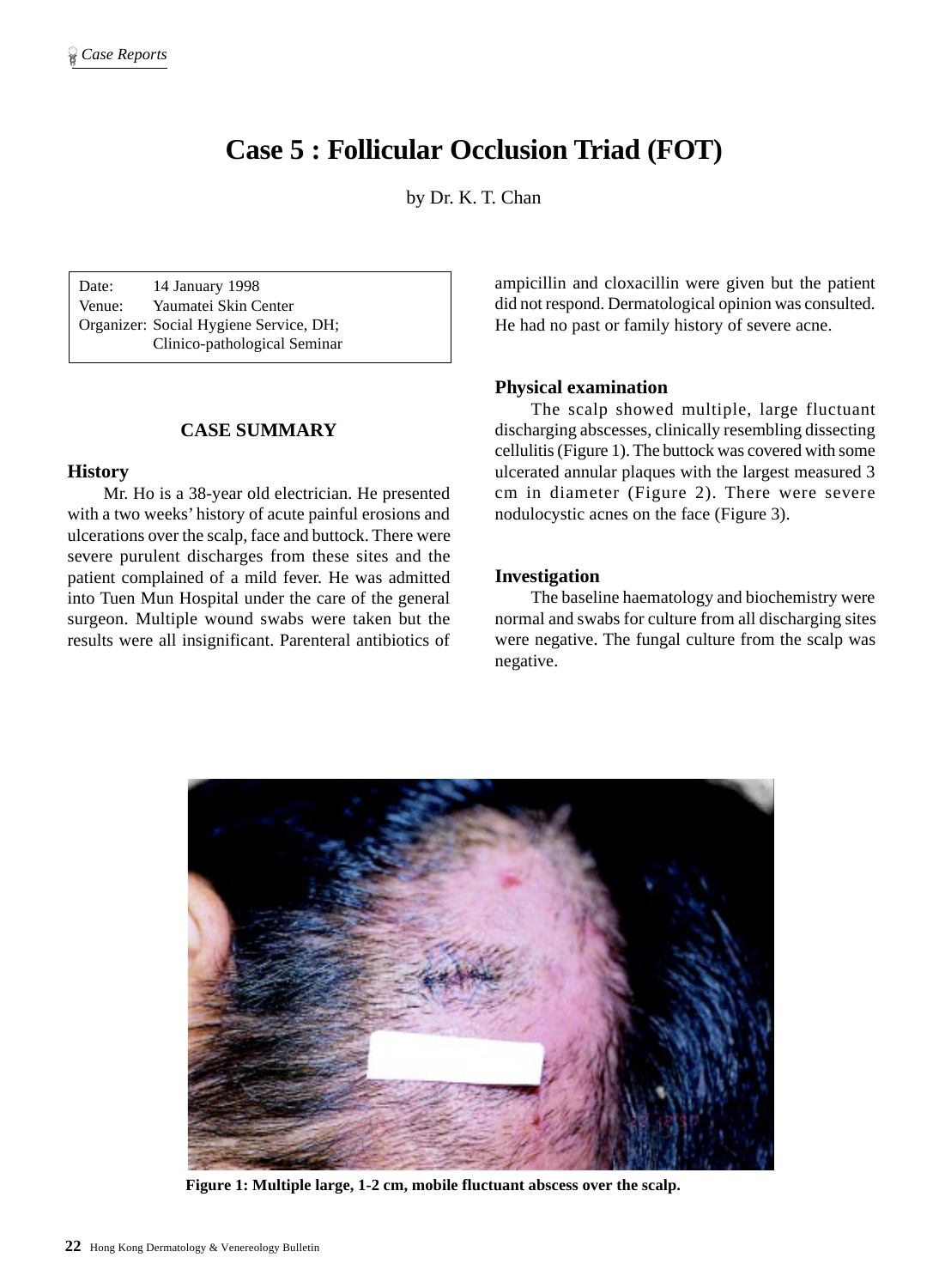

**Figure 2: Large 3 cm in diameter purulent discharging abscess over the buttock.**



**Figure 3: Severe nodulocystic acne vulgaris.**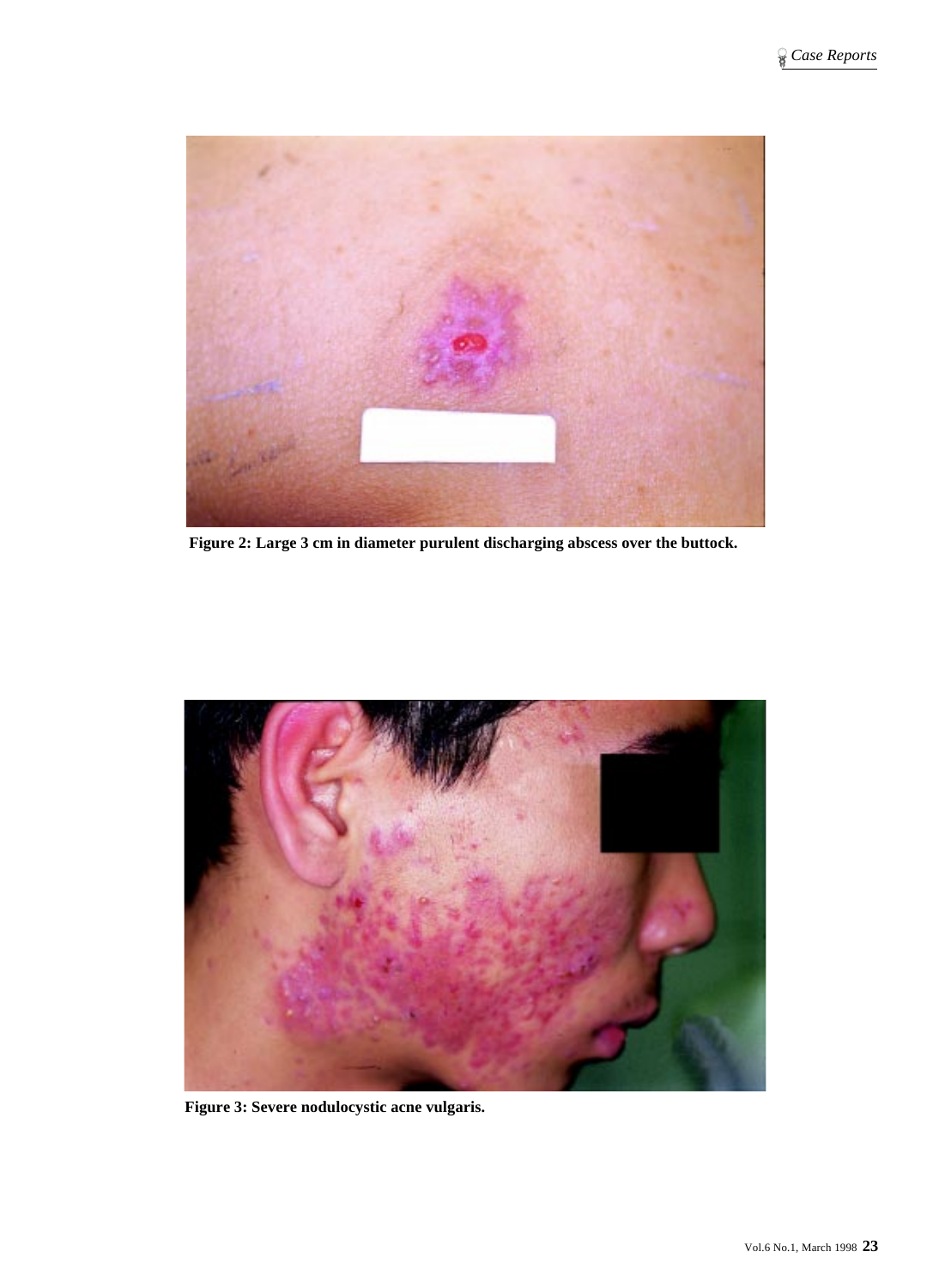An incisional biopsy of the scalp was performed. It showed a marked perifollicular infiltrate of neutrophils, lymphocytes and histiocytes with disruption of the pilosebaceous structures and abscess formation. The infiltrate extended into the panniculus. Follicular hyperkeratosis with plugging was noted in the nearby follicles. Fungal stain was negative. The diagnosis was acute folliculitis of the scalp consistent with Follicular Occlusion Triad.

# **Management**

The patient was subsequently started on Minocycline MR 100 mg daily. He showed marked improvement with desiccation and shrinkage of the ulcers. Unfortunately, the affected areas showed marked post inflammatory hyperpigmentation and scarring. He was followed up regularly to observe for any relapse.

# **REVIEW ON FOLLICULAR OCCLUSION TRIAD (FOT)**

It is a rare cutaneous disorder referring to the association of dissecting cellulitis of the scalp, acne conglobata and hidradenitis suppurativa occurring in the same patient. The condition has in common the occlusion of the sebaceous or apocrine glands with subsequent inflammation and scarring.

Follicular occlusion tetrad refers to the same spectrum of disease with the addition of pilonidal sinus in the same patient.

It was first reported by Brusting in 1952<sup>1</sup>. Self and Montes coined the term follicular occlusion triad in 1970<sup>1</sup>. In 1982, Rosner conducted a retrospective study involving 10 patients with hidradenitis suppurativa and dissecting cellulitis of the scalp<sup>1</sup>. He found only 3 of the cases had FOT. There is no recent review or study found in the dermatological literature on this rare and interesting condition. The last detailed illustration was reported in the Journal of Rheumatic Disease Clinics of North America in 1992.

# **Clinical features**

**Acne conglobata** (AC) is a severe form of acne vulgaris characterised by suppurative cystic lesions on the face with interconnecting sinuses. The lesion can

develop in other sites like the buttocks, thighs, upper arms, neck and the trunk. Scarring and post inflammatory pigmentary changes are common. It commonly affects men and tends to follow a chronic and unremitting course<sup>2</sup>.

**Hidradenitis suppurativa** (HS) is a chronic inflammatory condition of the skin characterised by suppurative nodules, cysts, abscesses and sinus tracts of the cutaneous tissues. The common sites of involvement are the axillae, groin, and the perianal area. In the past, it was believed to be due to the occlusion of the apocrine glands. Disfiguring scars are common. A chronic course is the rule. However, it is said to be more common in middle aged female<sup>3</sup>.

**Dissecting cellulitis of the scalp** (DC) is a rare disease of the scalp. It is also known as **perifolliculitis capitis abscedens et suffodiens**. It is characterized by tender suppurating nodules over the scalp with intercommunicating sinuses. The nodules or abscesses are usually fluctuant and healed with scarring alopecia. It usually occurs in male, black patients and sometimes a positive family history can be elicited. The disease tends to be chronic and is difficult to treat<sup>4</sup>.

**Follicular occlusion triad (tetrad)** (FOT) is a combination of the above three conditions occurring in the same patient. When pilonidal sinus or cyst is also present, this is referred to as follicular occlusion tetrad. It is a very rare disease and is not well studied clinically and epidemiologically. Patients with FOT in the United States are usually black and lack constitutional symptoms<sup>1</sup>.

# **Laboratory investigations**

Complete blood picture shows normal or mildly elevated white cell count and mild anaemia. Erythrocyte sedimentation rate is elevated at 30 - 70 mm/hr. Rheumatoid factor, antinuclear antibody, serum complement levels are within normal limit. Circulating immune complexes are occasionally found. Serum protein electrophoresis occasionally demonstrates alpha or beta hypergammaglobulinaemia. Occasionally elevated Ig A is present. HLA - B 27 is negative. Microbiological cultures are not helpful apart from growing secondary pathogens.

Skin biopsy provides only ancillary support. The diagnosis mainly depends on the clinical features.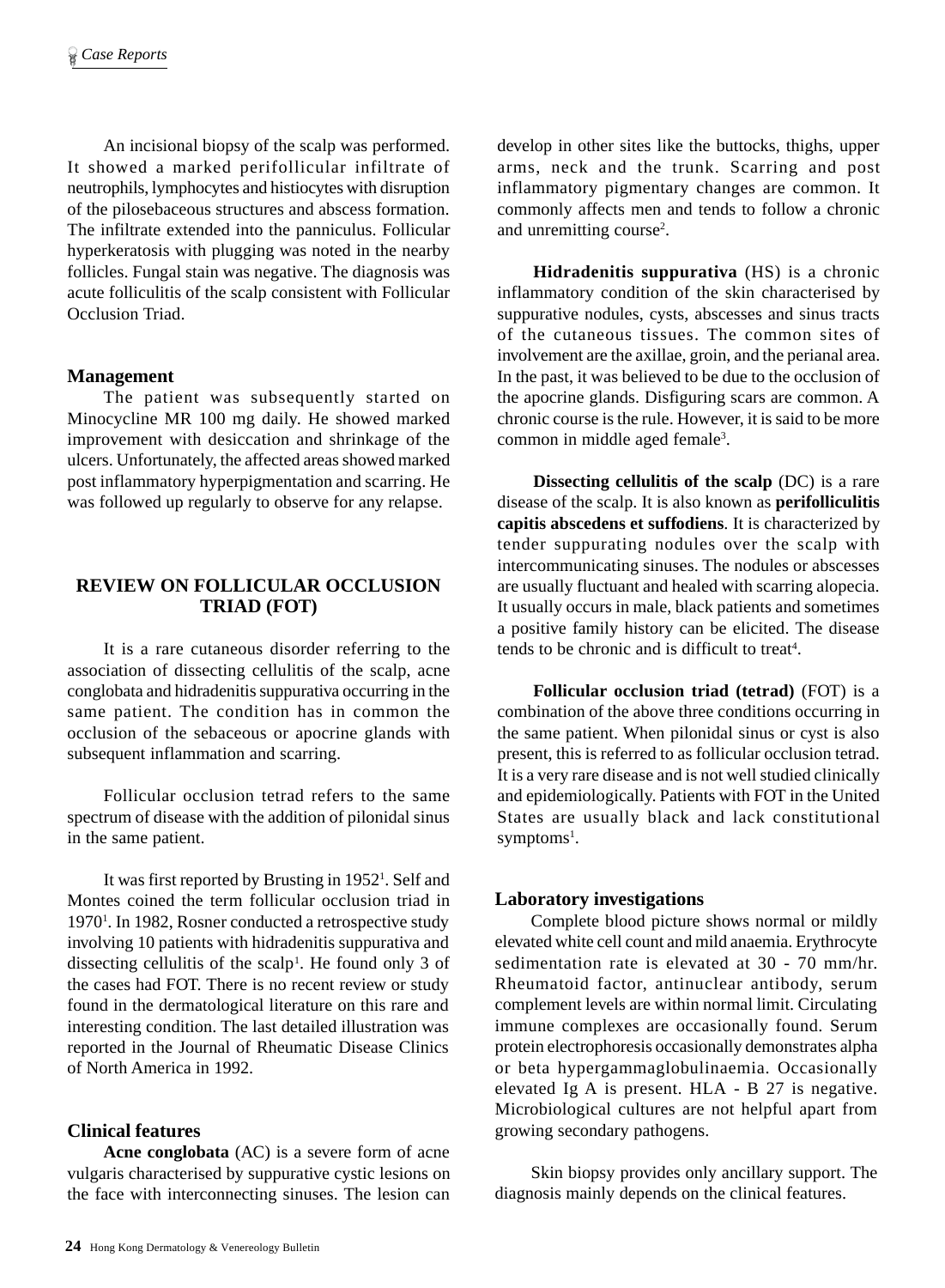|                       | HS <sup>3</sup>       | AC <sup>2</sup>       | DC <sup>4,5</sup>       | FOT <sup>1</sup>     |
|-----------------------|-----------------------|-----------------------|-------------------------|----------------------|
| Age range             | 17-59                 | 18-30                 | 18-40                   | $22 - 46$            |
| <b>Sex ratio F:M</b>  | 8:1                   | M>F                   | $3:1^{5}$               | exclusively male     |
| <b>Ethnicity</b>      | no racial differences | no racial differences | Afro-Caribbean          | <b>Black</b>         |
| <b>Morphology</b>     | abscesses,            | burrowing,            | fluctuant               | $HS + AC + DC$       |
|                       | ulceration, sinus     | abscesses, scarring   | abscesses, cysts,       |                      |
|                       | tracts, scarring      |                       | sinus, patchy hair      |                      |
|                       |                       |                       | loss, scarring alopecia |                      |
| <b>Distribution</b>   | axilla, groin,        | face, neck, trunk,    | scalp, beard, pubic     | scalp, face, axilla, |
|                       | perineum, buttock     | buttock               | area                    | buttock              |
| Course                | chronic               | chronic               | refractory              | exacerbation/        |
|                       |                       |                       |                         | remissions           |
| <b>Site of lesion</b> | apocrine gland        | sebaceous glands      | hair follicle           | follicular apparatus |
| Complication          | scarring,             | scarring, keloid,     | scarring, alopecia,     | as in HS, DC, AC     |
|                       | squamous cell         | squamous              | metastasizing           |                      |
|                       | carcinoma             | cell carcinoma        | squamous cell carcinoma |                      |
| <b>Treatment</b>      | difficult             | systemic retinoids    | difficult               | Minocycline          |
| <b>Association</b>    | obesity, DM,          | arthritis, DC, HS     | HS, AC                  | arthritis            |
|                       | arthritis, DC, AC     |                       |                         |                      |
| <b>HLA</b> status     | DRw4 if               | DRw4 if               | unknown                 | unknown              |
|                       | associated with AC    | associated with HS    |                         |                      |

Summary of clinical and epidemiological findings of the above conditions:

# **Pathogenesis**

HS, DS, AC and FOT are believed to have a common pathogenic basis<sup>1</sup>. Occlusion of the follicular apparatus seems to play a primary role. The poral occlusion may involve both apocrine and sebaceous glands. The active inflammation is likely to occur in the apocrine glands in HS and sebaceous glands in AC.

Genetic factor may play a role as suggested by the fact that isolated cases of DC and AC developed in identical twins. Furthermore, in HS, some patients show a positive family history. However, HLA tissue typing is not conclusive although all patients with both HS and AC possess DRw4 status<sup>1</sup>.

Infection did not seem to play a central role in the pathogenesis of the conditions.

Immune mechanism has been postulated by some authors as the main pathogenesis. Circulating immune complexes formed by type III reaction has been found in a study of 13 patients. These patients were also found to have a low C3 level and raised gammaglobulins. The antibodies involved were mainly the Ig A and Ig M subtypes<sup>1</sup>. Immunomodulating drugs like systemic corticosteroids and isotretinoin were reported to be effective in alleviating these conditions.

### *Learning points:*

*The diagnosis of FOT mainly depends on clinical features and the condition should be suspected in patients who have a history of severe acne, develop refractory discharging abscesses, sinuses and ulcerations at scalp, axillae, groin and buttocks.*